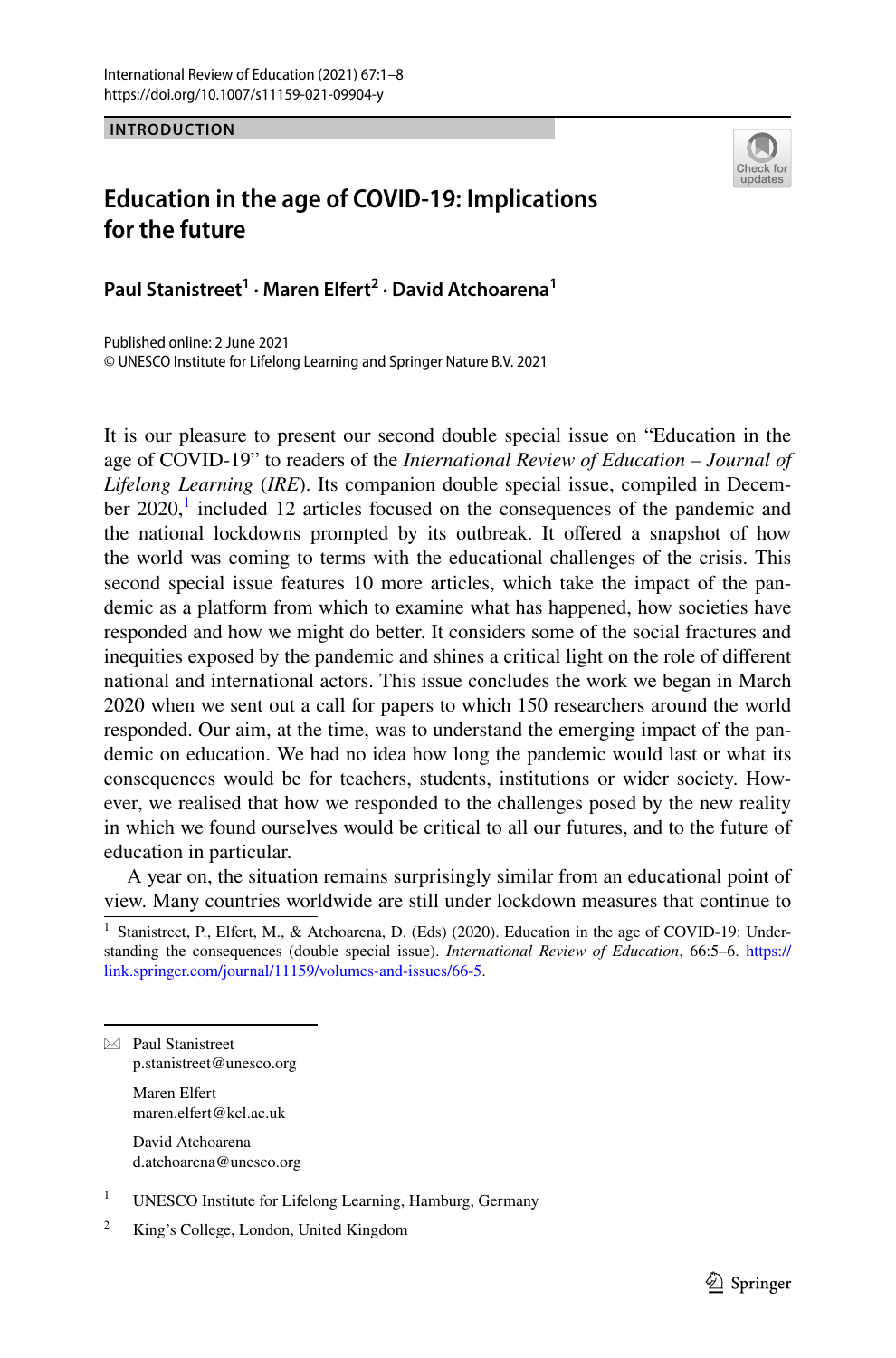have a dramatic impact on learners. School closures and the shift to online provision in higher, technical and adult education have signifcantly disrupted the learning of students around the globe. And while many providers have been able to respond creatively to these disruptions and maintain continuity of learning for their students, to one degree or another, many more have lacked the fnancial, technological and pedagogical resources to support their learners adequately through lockdown. The unequal impact of the pandemic, and its tendency to hit poorer and less-advantaged communities hardest, has prompted some overdue refection on structural inequality and its impact on educational opportunity. It has made us think harder about the purposes of education and its status not merely as a private good but as a public one. It has also spurred refection on the role of private, proft-led interests in education, and the need for resources to be made available on a fair, democratic, human-centred basis. Doubtless, the consequences of the pandemic and the new, critical thinking it has provoked will preoccupy educators for years, if not decades, to come.

The articles featured in this special issue aim to enhance our understanding of the consequences of the COVID-19 crisis for education worldwide and to inspire critical discussion of the educational implications of the pandemic, with a view to informing future actions. They include empirical and theoretically oriented contributions with a focus on adult and community education, schooling and higher education. As with the first special issue, there is a high number of co-authored articles. Of the ten articles included in this volume, only three are single-authored. Five have three authors or more, and all co-authored articles involve women. We see these examples of collaboration as a sign of hope in a society in which collaborative opportunities and experiences are scarce.

A central message of all the articles in this special issue is that the move to online learning has reinforced inequalities of access and participation in education, not only in schools and universities, but in adult education too. Two articles in this issue focus in particular on the impact of the pandemic on adult education. The frst one of these is "Inventive pedagogies and social solidarity: The work of communitybased adult educators during COVID-19 in British Columbia, Canada", authored by three adult education scholars and activists from Canada. *Suzanne Smythe*, *Amea Wilbur* and *Emily Hunter* investigate the impact of the pandemic on the work of adult educators in low-income and newcomer communities in British Columbia. Their study, which is based on interviews with "frontline" community workers, provides many insights into the challenges and opportunities of community work during the COVID-19 crisis. While the study reveals that poor and marginalised communities have sufered greatly from the consequences of the pandemic, it also fnds that the current situation has given rise to new opportunities. Due to inequalities in digital access, online provision has excluded many who relied on and are in need of community services; 20 per cent of students in community-based programmes did not return to their programmes after the shift to remote learning. However, in some cases, the reorganisation of some services also opened up opportunities for students. Adult educators developed a range of "inventive pedagogies" of solidarity, which can inspire community work in the future. They point to the possibility of more inclusive and equitable ways of combining community-based intervention and technology in the post-pandemic world.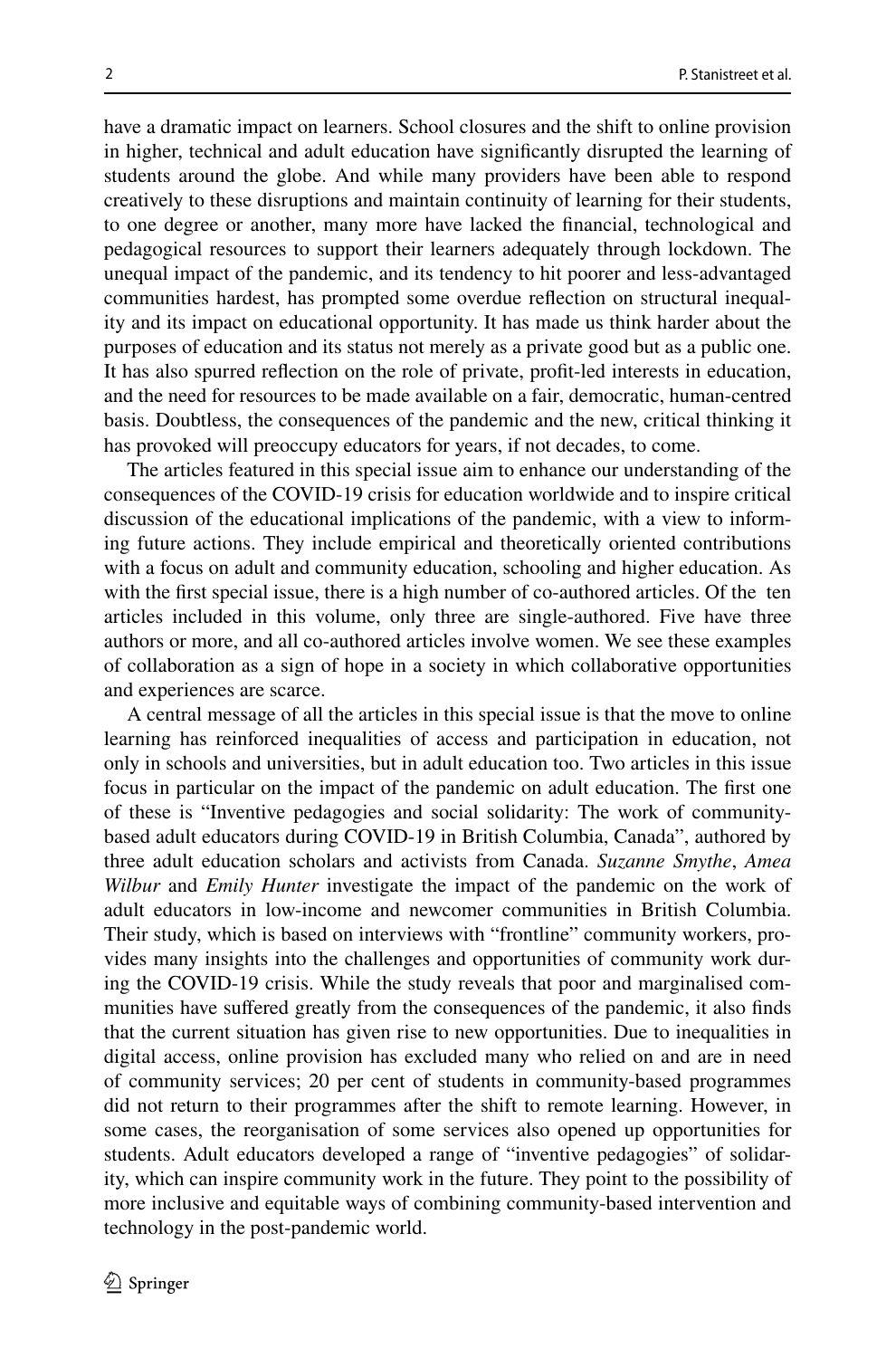The second article that is of particular relevance to adult education is by a group of scholar-educators, *Isaiah Zukowski*, *Zachary Parker*, *Daisy Shetterly* and *Kimberly Valle*. "Public health crises compounded: A high school equivalency context in the time of a pandemic" presents an autoethnographic case study of their work as instructors in a non-proft high school equivalency (HSE) programme ofering educational opportunities to disadvantaged adults and young people in Philadelphia during COVID-19. The article sheds important light on the challenges faced by a non-governmental organisation (NGO) already weakened by neoliberal policies in providing HSE diplomas, and on the impact of COVID-19 on marginalised youth long living in crisis in the United States. Minority communities, the article fnds, have been particularly afected by increasing rates of traumatic stress, housing and food insecurity, and domestic violence, along with higher rates of COVID-19. The article aptly concludes with a call to action, highlighting not only the broader systemic factors that widen the digital divide and make policy recommendations that accept the status quo unviable, but also the need to centre the student – rather than the institution, the teacher or technology – in future policy interventions and research.

Both these studies conclude that the global pandemic has exacerbated existing inequalities and the digital divide, confrming fndings of some of the work already presented in our companion special issue, such as the international Delphi study on adult education by Bernd Käpplinger and Nina Lichte.<sup>[2](#page-2-0)</sup> The present studies from British Columbia and Pennsylvania also both convey a message of solidarity in a time of crisis and sufering. While highlighting the glimmers of hope, inventiveness and opportunity that opened up through the pandemic on which adult and community educators might build, both articles express concern about what the future might bring for adult education given the ongoing intensity of the crisis. Smythe, Wilbur and Hunter warn that "inventiveness will be undone, tamed, de-funded, co-opted", noting that it remains to be seen "what adult education might become in the wake of social isolation, digital exclusion and endless videoconferencing". Zukowski et al. worry about the "further destabilisation of the economy, and a new set of risks for educational and social life". The authors suggest that virtual learning will persist, as it "will seem a more viable route to programme managers in the future due to its low cost and scalability", yet they doubt that the shift to online learning will be benefcial for marginalised communities.

Some of the lessons for schools are drawn out by *William C. Smith* in his article "Consequences of school closure on access to education: Lessons from the 2013–2016 Ebola pandemic". He presents a very interesting and pertinent case study of the Ebola outbreak to exemplify the efect of school closures on school transition and dropout rates. Smith is particularly interested in the question of which students remain absent when schools resume following a crisis. Using data from the 2013–2016 Ebola outbreak in Guinea and Sierra Leone, the only health crisis in

<span id="page-2-0"></span><sup>&</sup>lt;sup>2</sup> Käpplinger, B., & Lichte, N. (2020). "The lockdown of physical co-operation touches the heart of adult education": A Delphi study on immediate and expected efects of COVID-19. *International Review of Education, 66*(5–6), 777–795.<https://doi.org/10.1007/s11159-020-09871-w>.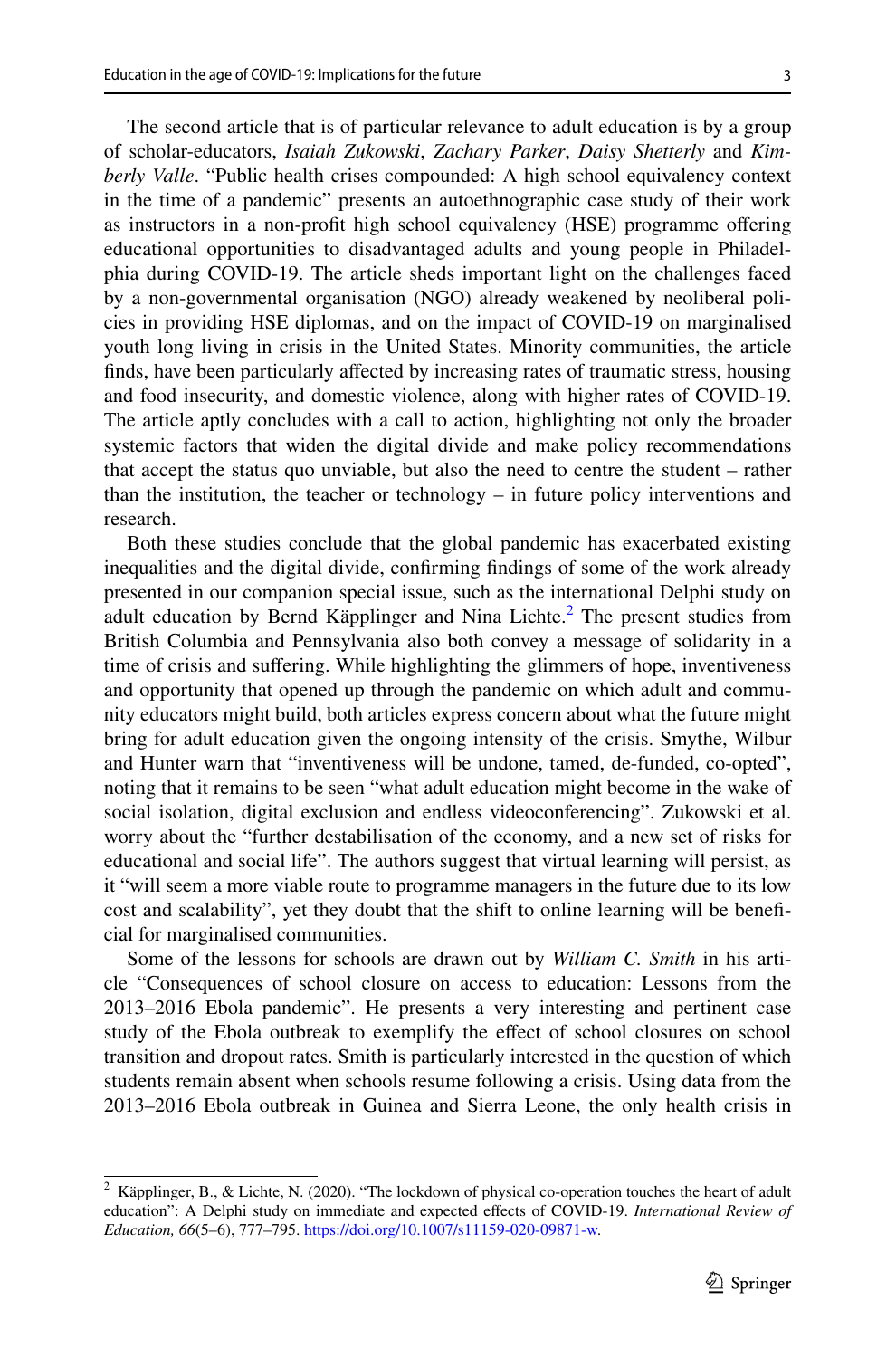the past century which is comparable in terms of the length and intensity of school closures to the current lockdown measures, he examines changes in enrolment and dropout patterns, with a particular focus on traditionally marginalised groups. His fndings from his analysis of the Ebola data, which suggest that youth in the poorest households see the highest dropout rates, indicate that targeted support will be needed to prevent poor and marginalised students being left behind in the wake of the pandemic. This support, the author argues, should look well beyond the reopening of buildings to include comprehensive fnancial support packages for those groups most likely to be afected.

The fourth article of this issue also considers the impact on schools and schoolchildren. In "COVID-19 and the right to education in Chile: An opportunity to revisit our social contract", *Denisse Gelber*, *Carolina Castillo*, *Luciano Alarcón*, *Ernesto Treviño* and *Rosario Escribano* examine the consequences of school closures in Chile during the COVID-19 lockdown. Chile's education system is characterised by its strong market orientation and neoliberal policies that tend to (re)produce socio-economic inequalities. Educational reforms carried out between 2014 and 2017 aimed to mitigate some of these efects, albeit with mixed results. Against this background, the authors apply Katarina Tomasevski's 4-A scheme (*availability*, *accessibility*, *acceptability* and *adaptability*) to examine how the right to education has been upheld by the government in Chile during the pandemic and whether its policies have mitigated or exacerbated long-standing inequalities. The authors conclude that the country faces a major challenge in ensuring the right to education for all, largely because of educational segregation and structural inequalities in Chilean society, and they call for the creation of a new social contract guaranteeing this right to avoid the current crisis making existing inequalities still worse.

The need to fnd better ways to generate value and promote interaction with one another is at the heart of the next article, authored by *Malak Zaalouk*, *Heba EL-Deghaidy*, *Lamiaa Eid* and *Lujain Ramadan*. In their article entitled "Value creation through peer communities of learners in an Egyptian context during the COVID-19 pandemic", they emphasise the importance of collaboration and communities of practice in this time of crisis. The authors explore how teachers in Egyptian public schools have sought to mitigate the impact of the COVID-19 lockdown and school closures. The article focuses on a partnership between 43 schools and three faculties of education in universities that had built a community of practice through professional development efected in the context of an Erasmus+ initiative funded by the European Union. The authors show that the teachers who participated in this project were better prepared to deal with the emergency situation when it arose. A key fnding of the study is that psychosocial support and relationships are very important for teachers in building up the resilience and skills that are needed to cope with a crisis of this sort.

The next four articles focus on higher education. *Michelle Stack*, in her article "Responding to the COVID-19 pandemic: University rankings or co-operatives as a strategy for developing an equitable and resilient post-secondary education sector?", ofers another perspective on how we might learn the lessons of the pandemic and build something better and more equitable. She explores the appropriateness – or otherwise – of the current competitive ranking-based higher education system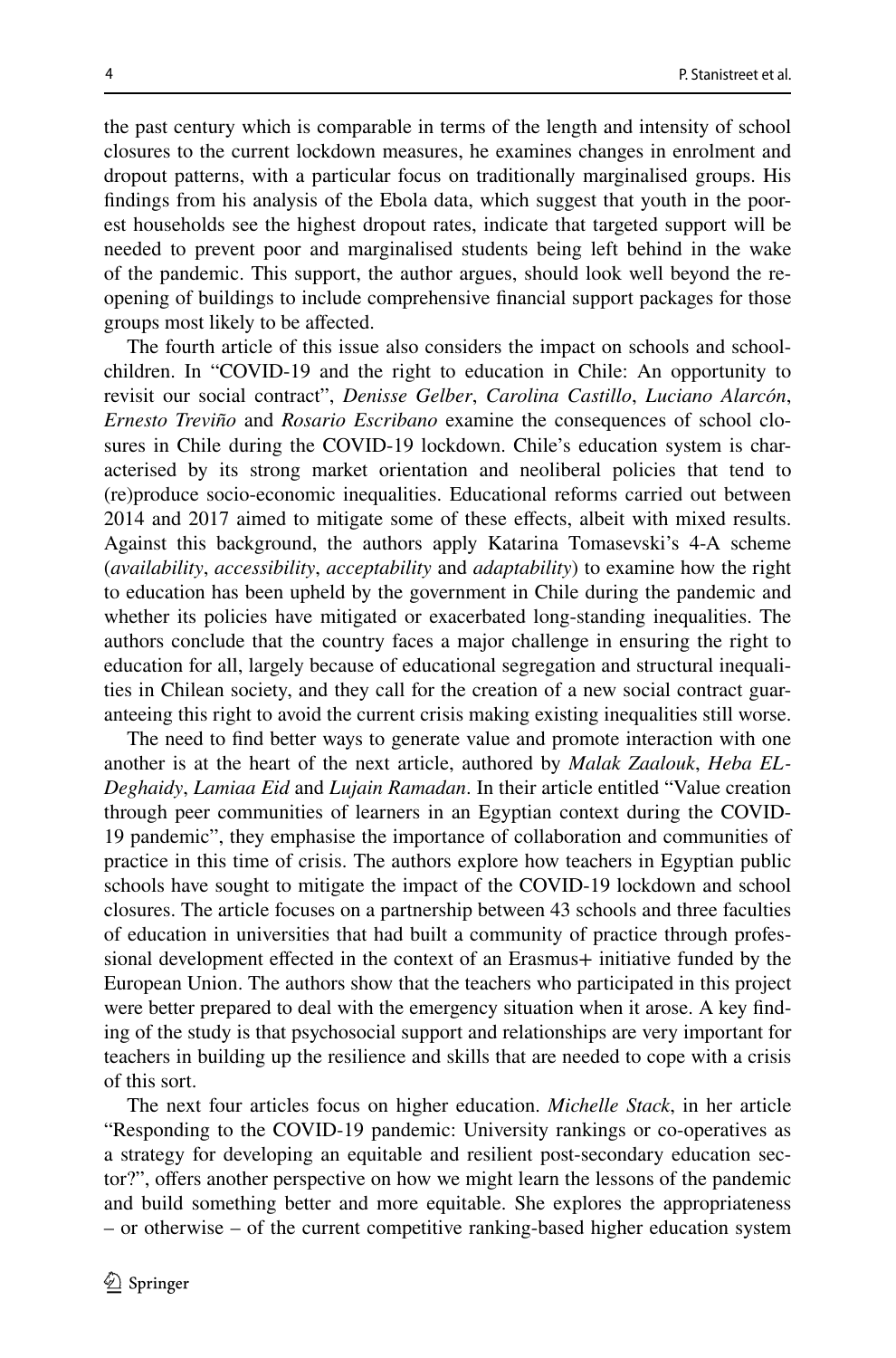in dealing with the COVID-19 crisis. Building on her previous work on university rankings, she proposes the co-operatives model as an alternative strategy to develop a more equitable and resilient higher education system. She argues that, given the long-term efect COVID-19 is likely to have on higher education, the model of a cooperative with its focus on pooling resources and sharing expertise would be much more suitable than the current ranking and competition model, which tells us nothing about how universities are challenging or amplifying oppression in response to the pandemic, and is likely to make the distribution of resources still more inequitable. By contrast, the author's preferred model would put higher education institutions in a position to contribute to public debate and assume their responsibility to reconstruct education as a place of learning to live together in ways that provide the planet a chance at survival.

*Kamal Raj Devkota*, in his article "Inequalities reinforced through online and distance education in the age of COVID-19: The case of higher education in Nepal", draws on interviews with university executives, focus group discussions with university teachers and students and a review of strategic documents to examine the impact of the shift to online learning on university students in Nepal, where many have been forced to experience "displacement, disconnect and disengagement from formal learning". Devkota fnds that while the promise of online learning is kept to some extent in the urban centres, it fails students from rural areas, low socio-economic backgrounds, and marginalised social groups, including women and *Dalits,* a minority group in Nepal. He argues that the shift to distance learning as a consequence of the COVID-19 pandemic lockdown has reinforced pre-existing social inequalities. Students living in poor or rural areas without access to the internet or the required access to digital equipment, and those lacking the technological or English language skills necessary to use some of these technologies, "were left behind, experiencing online teaching and learning as unreachable for them". The author recommends some strategies for universities to mitigate social inequalities, and urges the adoption of policies and practices that optimise the inclusive use of online and distance education programmes, both now and in the post-pandemic era.

These fndings are strongly echoed by *Nhlanhla Landa, Sindiso Zhou* and *Newlin Marongwe* in their article, "Education in emergencies: Lessons from COVID-19 in South Africa". The authors examine the challenges arising for the rural student population in South Africa as teaching and learning shifted online learning following the announcement of lockdown in March 2020. The study draws on research involving educators and students from two universities in South Africa that predominantly serve students from rural areas. In their analysis of official university communications, the authors identify "gross inequalities" in terms of online teaching and learning outcomes among South African learners from diferent socio-economic backgrounds. The researchers note that the South African government failed to deliver on promises to provide laptops to rural students, while the lack of mobile network connectivity has proven to be a major obstacle to online learning in rural areas. Although universities did come up with numerous innovations to ensure continuity of learning, the authors conclude that these structural problems cast doubt on the future prospects of online learning in higher education, in particular for poor and rural students.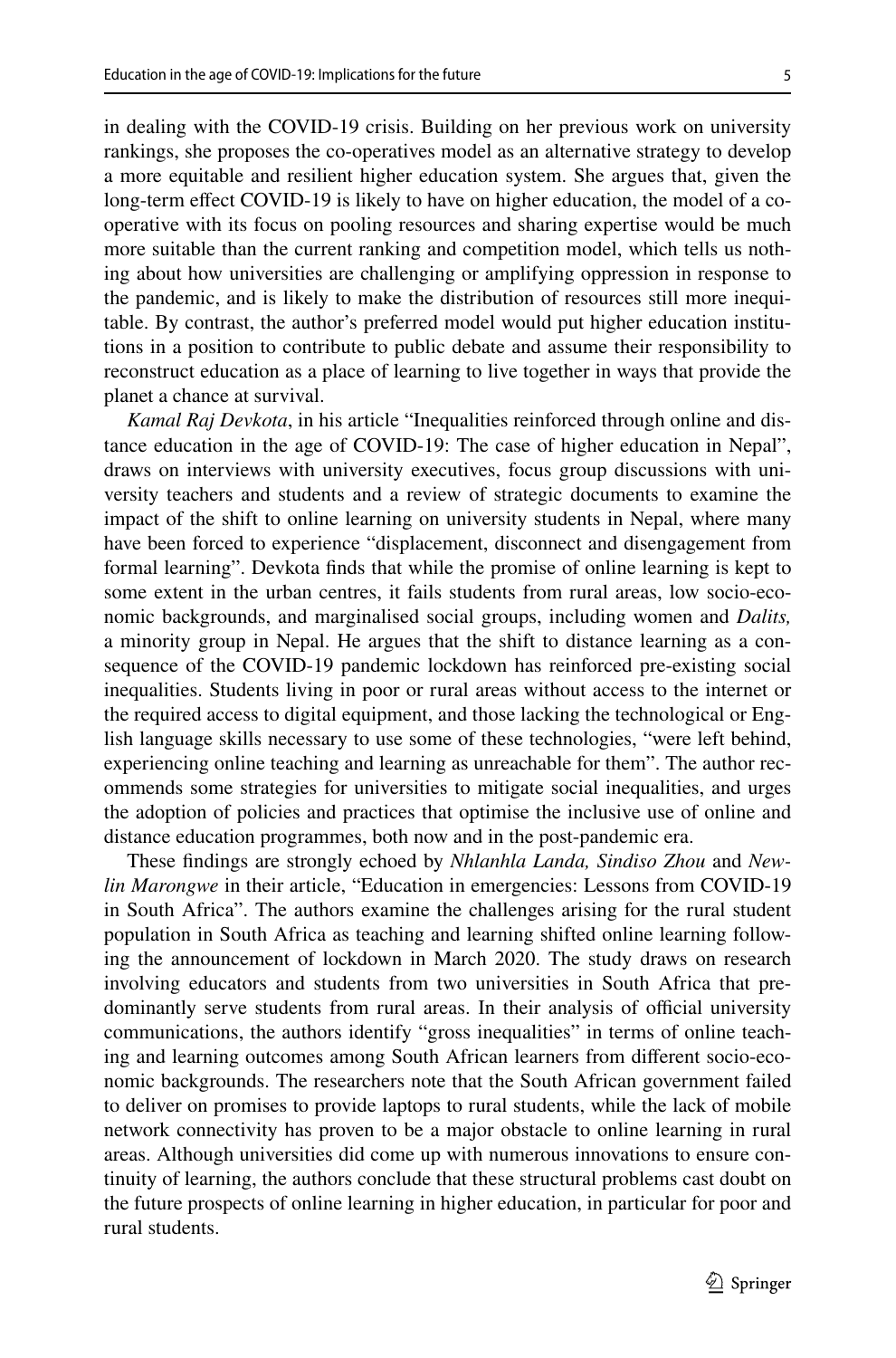The fnal article on universities, entitled "Educational disruptions during the COVID-19 crisis in Small Island Developing States: Preparedness and efficacy of academics for online teaching" also examines some of the challenges of the shift to online learning in universities. *Isma Seetal, Sandhya Gunness* and *Viraiyan Teeroovengadum* draw on a survey complemented by semi-structured interviews with a subsample of participants. Their study examines access, preparedness, and technology integration issues, as well as the impact of academics' leadership and institutional change management on the adoption of e-learning tools. The research team found that academic staff had often experienced difficulties in their efforts to shift to online teaching, the main reasons being slow internet connectivity and a lack of adequate training in the use of the technology. As a result, online teaching refected an over-dependence on presentations, and a consequent underuse of other digital tools. The authors point to the important implications of these fndings for the strategic planning of efective digital and online teaching and learning, arguing that these aspects need to be considered to ensure a sustained and sustainable efort from the academics, students, support staff and administrators alike in SIDS universities. In concluding, they identify some of the areas that require attention, including the cost implications for training and management of e-learning technologies and institutional autonomy and leadership, to ensure long-term change rather than shortterm continuity.

We conclude this double special issue with an article entitled "What are we saving? Tracing governing knowledge and truth discourse in global COVID-19 policy responses". *Lynette Shultz* and *Melody Viczko* offer a critical perspective on the role of technology in ensuring continuity of learning, a topic that has been at the top of the international agenda in education since the start of the pandemic and has generated a strong debate on the infuence of private actors. Using Carol Bacchi's poststructural policy analysis and Miranda Fricker's notion of "epistemic injustice", the authors examine what they consider the underlying problematic logic driving three key norm-setting strategic interventions advanced by UNESCO, the Organisation for Economic Co-operation and Development (OECD) and the World Bank. All three organisations, Shultz and Viczko argue, present online education and digital technology as what they term "technologies of saving", in other words, as a panacea that can "save" education. The authors warn against the risk of epistemological injustice if "testimonies of *saving* are centred on privatised, corporate edu-tech aimed at online education delivery". This article ofers a critical perspective on the role of international organisations and the idea that distance education alone represents a fair, inclusive or appropriate solution to the closing of schools and other educational institutions. We hope it will encourage further debate about alternative perspectives and future visions of education.

Determined in the context of a global emergency, the adoption of online learning as a last-resort solution raises a number of issues, among them the reinforcement of existing inequalities. This is the overwhelming message of most of the contributions in this special issue. In addition, a number of other important themes emerge from this collection of articles. These include the ability of children to learn without being in school. The *de facto* closure of education systems displaced the core of the teaching/learning process from schools to home environments, with the distant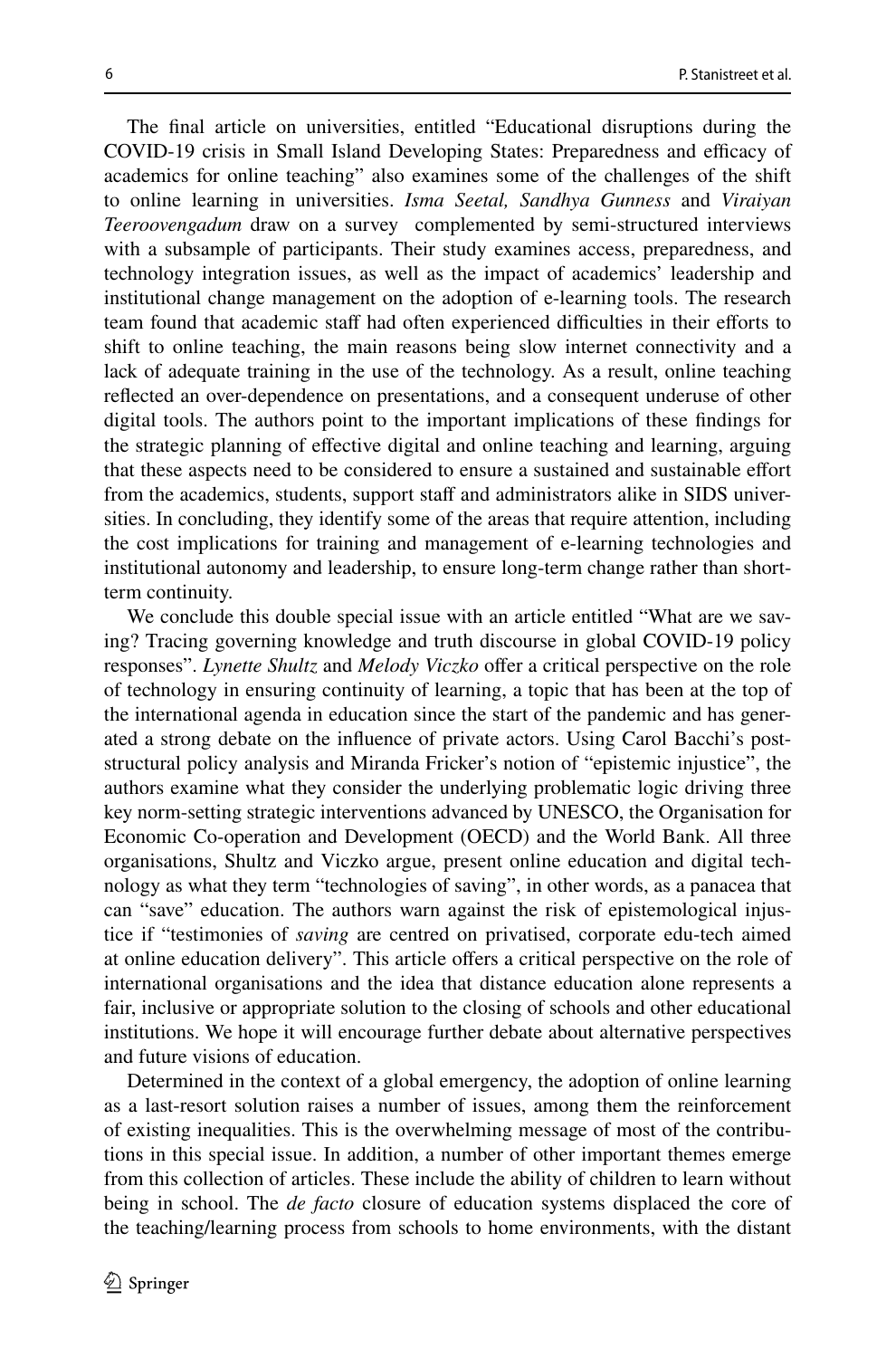support of teachers, enabled by technology, and the active involvement of parents and guardians. This raised the question of what other forms education might take outside school and formal learning environments. Have we rushed towards technology-driven solutions at the cost of more community-based approaches? As Shultz and Viczko ask in their analysis: "What alternatives might be present in local contexts for children to learn?" The question of what we can take from this experience in imagining education in a post-pandemic society, not only for children, but also for adults and higher education students, is inherent in many of the articles, both here and in the companion special issue.

Another common theme is that the pandemic, and responses to it, have afected systems that were unprepared to deal with the current crisis. Reasons for this include that they had already been weakened by pre-existing inequalities, budget constraints and austerity measures. These were, in many cases, exacerbated by neoliberal policies aimed at reducing public spending and promoting markets and competition, often at the cost of democratic accountability. The adult education community and youth education sector in Canada and the United States, the market-oriented education system in Chile, and competitive ranking-based higher education systems provide illustrations of this amplifcation efect. In Nepal, in South Africa and in Small Island Developing States, the move to distance learning reinforced pre-existing socio-economic inequalities. Furthermore, South African universities were already struggling to make up for lost time before the crisis hit, due to persistent student protests. In Egypt, professional development and relationship-building enabled by EU funds helped to mitigate the pressures on teachers and schools for the group that was a part of the project, suggesting that schools and teachers who did not have access to extra training and funds were less prepared to deal with the crisis. These insights oblige us to refect seriously on how to make our education systems fairer, better resourced and more resilient.

We would like, fnally, to thank all the contributors to this special issue and all those who have been involved in putting it together. We believe that we speak for our authors when we express our hope that, as researchers, scholars and practitioners, we must fnd ways to collaborate in order to document, examine and discuss current developments around the world and their consequences for education and learning. We welcome submissions and special issue proposals that will take these debates further.

**Publisher's Note** Springer Nature remains neutral with regard to jurisdictional claims in published maps and institutional affiliations.

**Paul Stanistreet** PhD, is Head of Knowledge Management and Communications at the UNESCO Institute for Lifelong Learning (UIL) in Hamburg and Executive Editor of the *International Review of Education – Journal of Lifelong Learning* (*IRE*). He has worked in education policy, research and advocacy for almost 20 years, including for the National Institute of Adult Continuing Education (NIACE) in the UK. He edited NIACE's journal, *Adults Learning,* from 2002 to 2014, and has published a blog on adult education – <https://thelearningage.wordpress.com/>– since 2012. His early work background was in